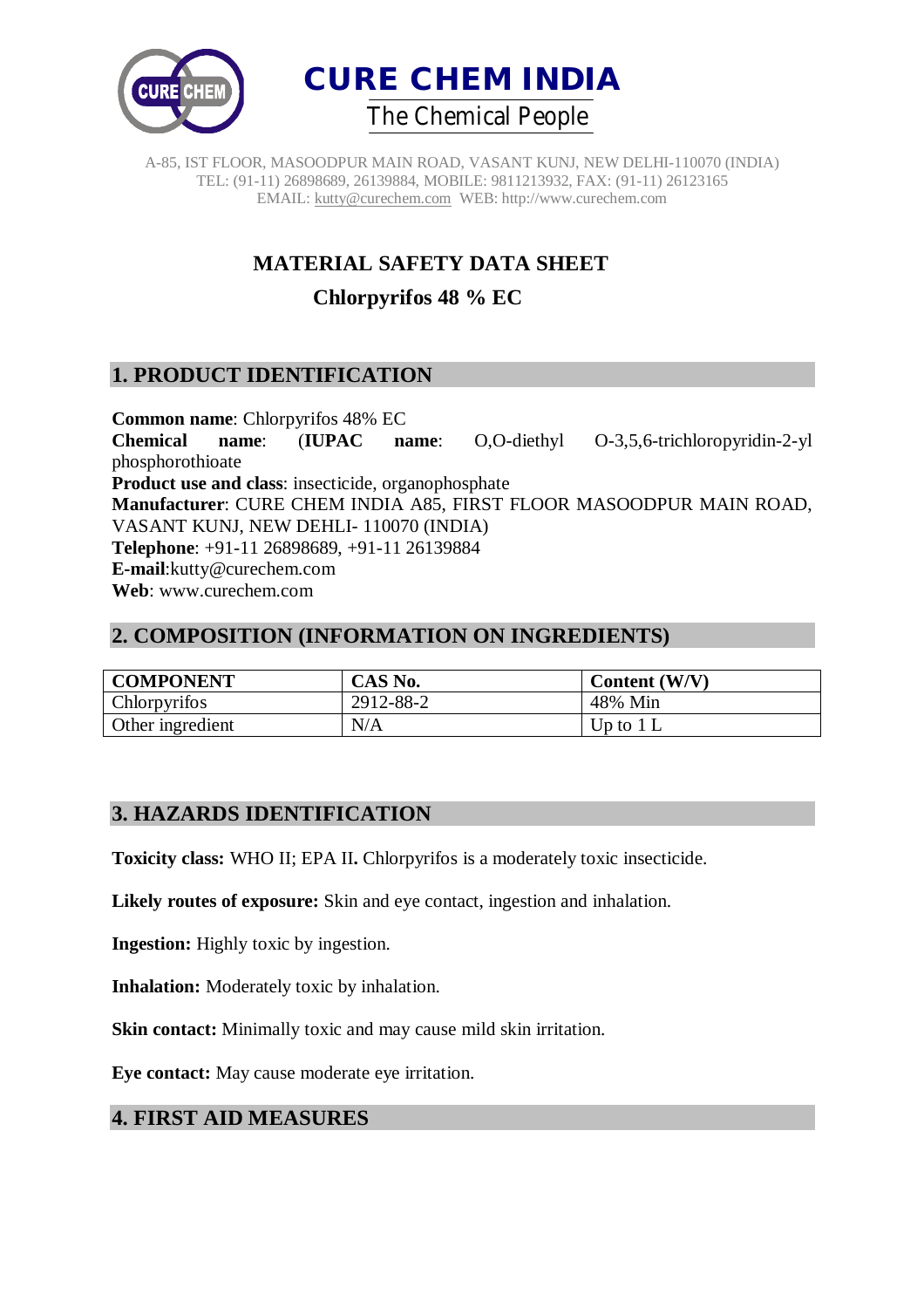



Skin contact: Remove affected clothing and wash all exposed skin area with mild soap and water, followed by warm water rinse. Seek medical attention if ill effect or irritation develops.

Eye contact: In case of eye contact, immediately rinse with clean water for 10-15 minutes. Contact ophthalmologist immediately.

Ingestion: DO NOT INDUCE VOMITING. If swallowed, rinse mouth with water (only if the person is conscious). Seek medical attention immediately. For advice, contact the National Poisons Centre or a doctor immediately.

Inhalation: Assure fresh air breathing. If breathing is difficult, give oxygen. If not breathing, give artificial respiration. Obtain medical attention if breathing difficulty persists.

Note to Physician: Antidote as for organophosphate poisoning.

### **5. FIRE FIGHTING MEASURES**

Flammable Class: This product is flammable.

Prevention: Keep away from sources of ignition. No smoking.

Extinguishing media: use Dry chemical, Water, Carbon dioxide and Foam.

Surrounding fires: Use water spray or fog for cooling exposed containers.

Special exposure hazards: May form flammable vapour-air mixture.

Protection against fire: Do not enter fire area without proper protective equipment, including respiratory protection.

Special procedures: Exercise caution when fighting any chemical fire. Avoid (reject) firefighting water to enter environment.

## **6. ACCIDENTAL RELEASE MEASURES**

Personal precautions: No smoking. Keep public away from danger area. Spill should be handled by trained cleaning personnel properly equipped with respiratory and eye protection.

Environmental precautions: Prevent entry to sewers and public waters. Notify authorities if liquid enters sewers or public waters.

Clean up methods: Clean up any spills as soon as possible, using an absorbent material to collect it. Use suitable disposal containers.

## **7. HANDLING AND STORAGE**

#### Handling:

Remove sources of naked flame or sparks. Chlorpyrifos 48 % EC is harmful by inhalation or if swallowed. Avoid contact with eyes and skin and inhalation of fumes. Use with adequate ventilation. Wash hands before eating, drinking, chewing gum, smoking or using the toilet. Operators should change and wash clothing daily. Remove clothing immediately if the insecticide gets inside. Then wash skin thoroughly using a non-abrasive soap and put on clean clothing. Do not apply directly to areas where surface water is present, or to intertidal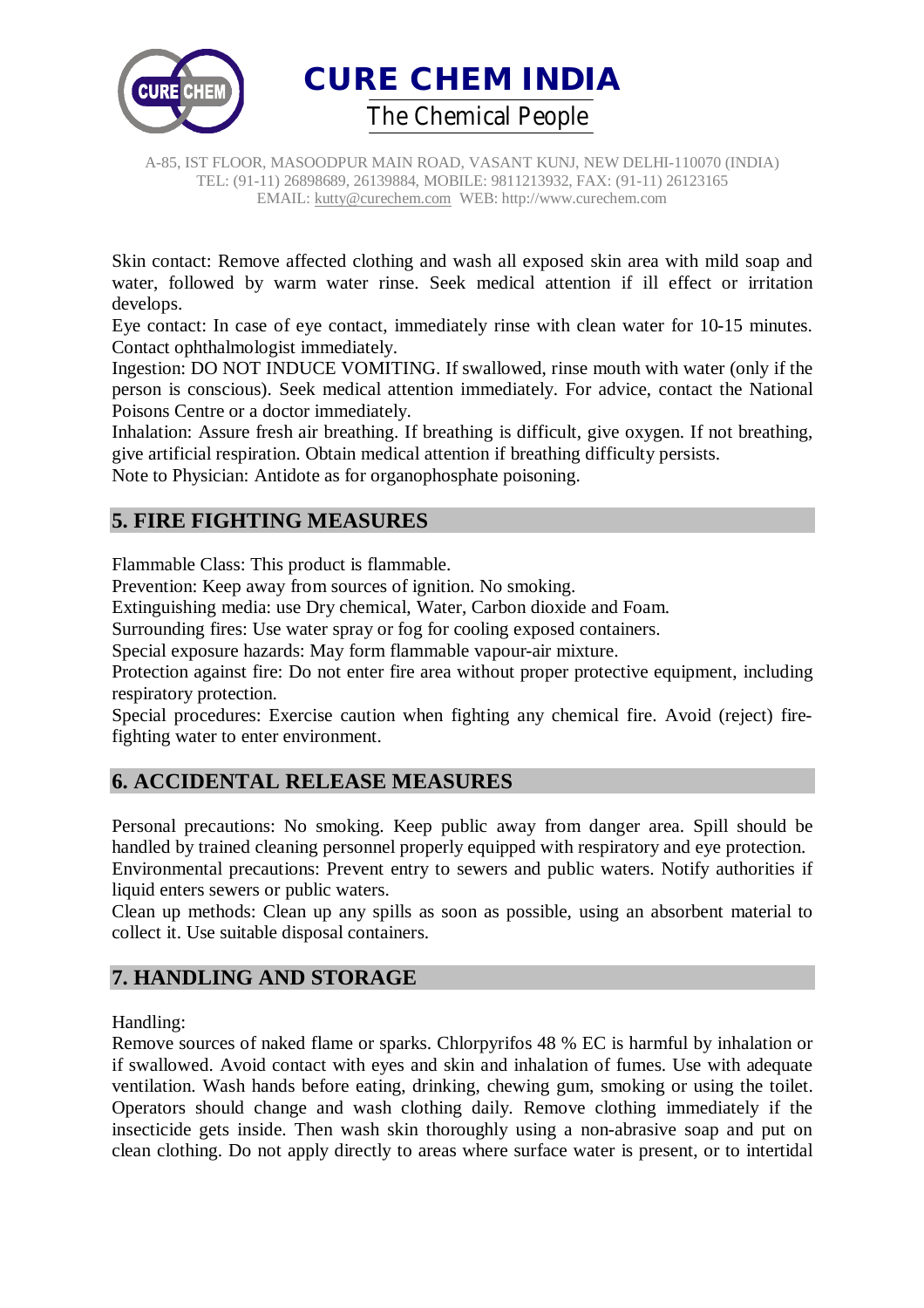



areas below the mean high water mark. Water used to clean equipment must be disposed of correctly to avoid contamination

Storage: Keep in its original container in isolated, dry, cool and well-ventilated area. Avoid cross contamination with other pesticides and fertilisers. Keep under lock and key out of reach of unauthorised persons, children and animals. Keep away from incompatible substances. Not to be stored next to foodstuffs and water supplies. Local regulations should be complied with.

### **8. EXPOSURE CONTROL/PERSONAL PROTECTION**

Remove all sources of ignition or naked flame. It is essential to provide adequate ventilation. Ensure that control systems are properly designed and maintained. Comply with occupational safety, environmental, fire and other applicable regulations.

**PERSONAL PROTECTIVE EQUIPMENT:** If engineering controls and work practices are not effective in controlling exposure to this material, then wear suitable personal equipment including approved respiratory protection.

**Respirator:** An approved full-face respirator suitable for protection from dusts and mists of pesticides is required. Limitations of respirator use specified by the approving agency and the manufacturer must be observed.

**Clothing:** Employee must wear appropriate protective (impervious) clothing and equipment to prevent skin contact with the substance.

**Gloves:** Employee must wear appropriate chemical resistant protective gloves to prevent contact with this substance.

**Eye protection:** Employee must wear splash-proof safety goggles and face-shield to prevent contact with this substance.

**Emergency eyewash:** Where there is any possibility that an employee's eyes may be exposed to this substance; the employer should provide an eye wash fountain or appropriate alternative within the immediate work area for emergency use.

### **9. PHYSICAL AND CHEMICAL PROPERTIES**

**Appearance:** Homogeneous clear straw coloured liquid. **Odour:** Slight odour (aromatic solvent). **Flammability:** Flammable (due to solvent). **Flash point:**  $30^0C$  (Tag Closed Cup method).  $35^0C$  (Pensky Martins closed cup).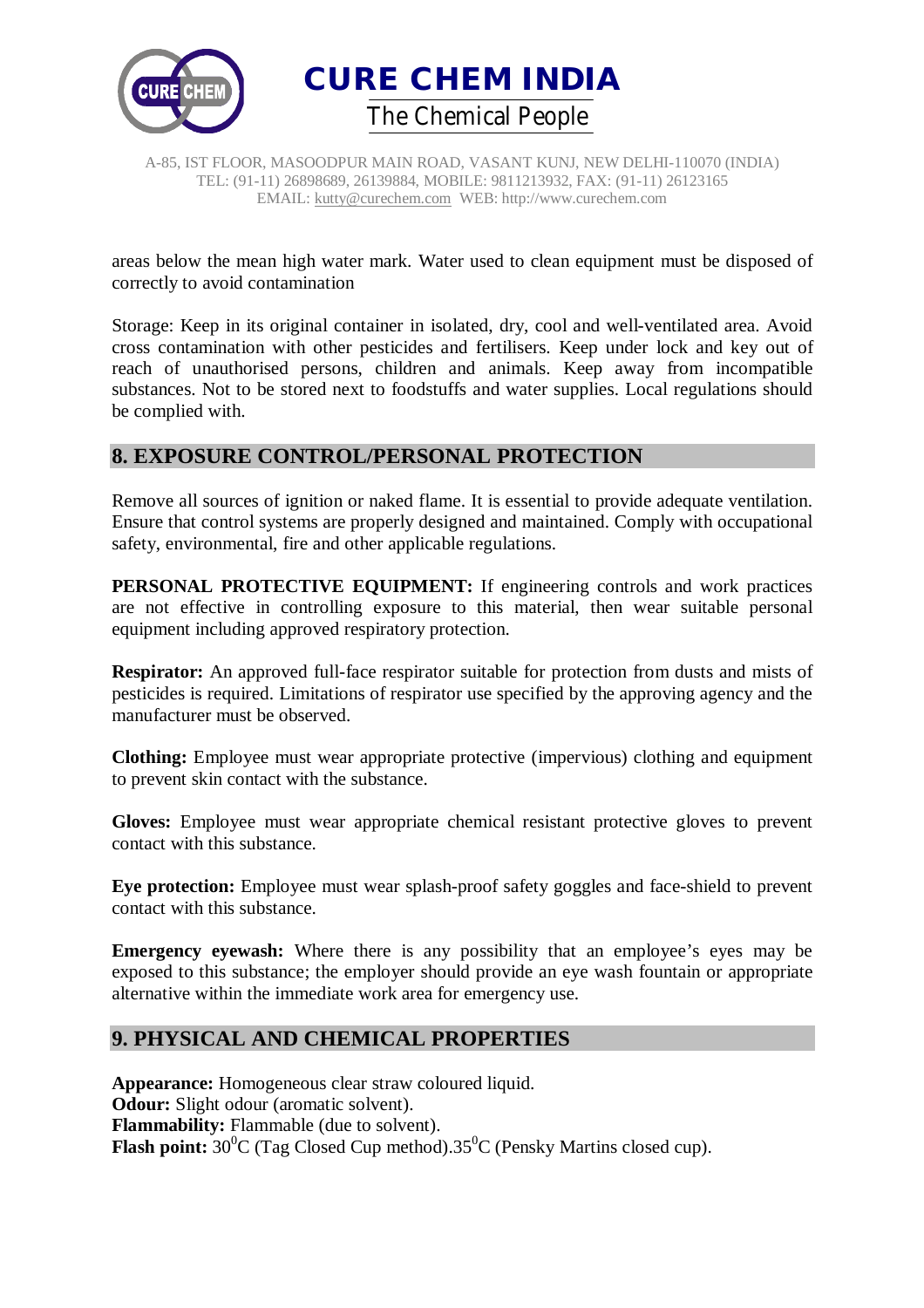



**Oxidising properties:** As neither the active substance nor the formulant are oxidising, the preparation is not expected to be oxidising.

**pH:** 6.2.

**Specific gravity:**  $1.069 \pm 0.005$  g/cm3 at  $20^0$ C

**Storage stability:** Stable under normal storage conditions:

**Solubility in water:** Immediately forms an emulsion in water.

**Solubility in organic solvents:** (All solubility figures for technical material at  $25^{\circ}$ C): heptane: 1213 ± 40 g/l**,** acetone: 1331 ± 33 g/l**,** xylene: 1341 ± 21 g/l**,** 1, 2-dichloroethane: 1388 ± 31 g/l**,** ethyl acetate: 1323 ± 41 g/l**,** 1-octanol: 301 ± 8 g/l, methanol: 949 ± 60 g/l

**Partition-coefficient in n-octanol / water:** Kow (log Pow) = 4.5 (data for technical material).

**Boiling point:** 137<sup>0</sup>C

### **10. STABILITY AND REACTIVITY**

#### **Stability:**

The product is stable at room temperature in normal warehouse conditions in original packaging.

#### **Incompatibility:**

Chlorpyrifos is incompatible with alkaline materials such as Bordeaux mixture or Lime Sulphur. Chlorpyrifos may be incompatible with pesticides containing carboxylic acid amide groups or other strongly basic groups such as Thiram and Captan. A compatibility test is required before using with other products. Do not physically mix concentrate directly with other herbicides or pesticide concentrates; always dilute first.

#### **Thermal decomposition:**

Product undergoes decomposition at temperature above  $160^{\circ}$ C. Avoid heating above ambient temperature. Hydrogen chloride and organic sulphides are released when the product decomposes on heating.

### **11. TOXICOLOGICAL INFORMATION**

**Acute oral LD50:** 324.64 mg/kg in rats. (Calculated)

**Acute dermal LD50:** 4 505.44 mg/kg in rats. (Calculated)

**Acute inhalation LC<sup>50</sup> (4 h):** 9.79 mg/l of air in rats for technical material.

**Acute skin irritation:** Causes mild irritation.

**Acute eye irritation:** Causes moderate irritation.

**Dermal sensitization:** This product is a non-sensitising substance to guinea pigs.

**Carcinogenicity:** Studies did not detect carcinogenic activity. No human information available. The solvent was not found to be carcinogenic.

**Teratogenicity:** (Technical) No teratogenic effects were observed in the offspring of rats orally administered 1 mg/kg/day on days 6.15 of gestation.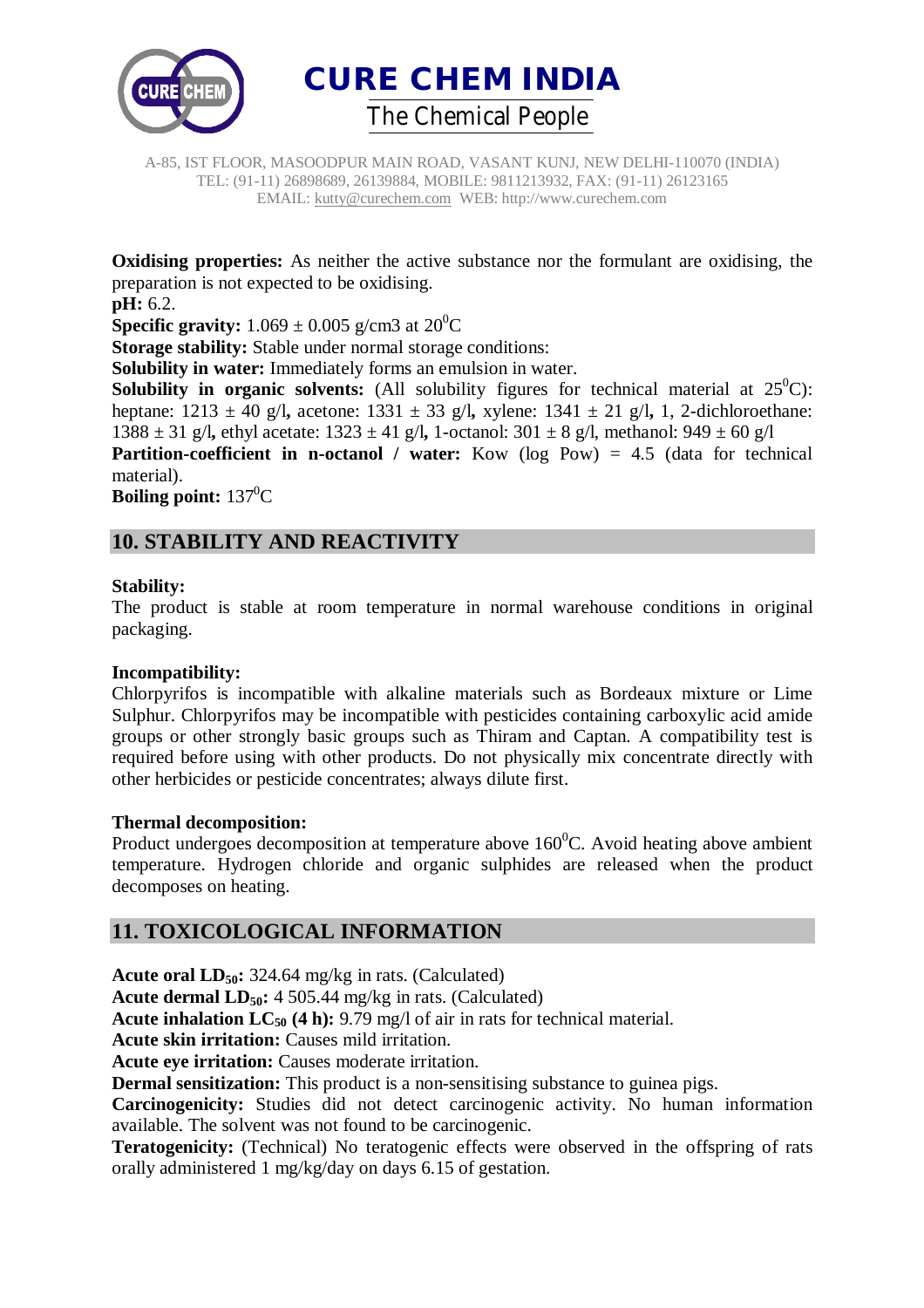



**Mutagenicity:** (Technical) No mutagenicity recorded in gene mutation test, chromosomal recombination and dominant lethal tests.

### **12. ECOLOGICAL INFORMATION**

**ECOTOXICOLOGY:** (technical)

#### **Birds:**

Toxic to birds:  $LD_{50}$  for chickens: 32 to 102 mg/kg

**Fish:** Highly toxic to fish.

Rainbow trout:  $LC_{50}$  (96 hr):  $0.007 - 0.051$  mg/l

Bluegill sunfish  $LC_{50}$  (96 hr):  $0.002 - 0.010 - mg/l$ 

**Daphnia:** Highly toxic.  $LC_{50}$  (48 h) 1.7  $\mu$ g/l

**Bees:** Toxic to bees.  $LD_{50}$  (oral): 360 ng/bee,  $LD_{50}$  (topical): 70 ng/bee

**Earthworms:** LC<sub>50</sub> (14 d): for Eisenia foetida 210 mg/kg soil

**Soil micro-organisms:** EC/LC<sub>50</sub> mg/kg: Toxic to Collembola

**Degradability:** *(*Technical material)

Rapidly metabolised and excreted mainly in the urine with the degradation product appearing mainly due to dealkylation. Diethyl phosphate, diethythio phosphate and phenotic derivate were found.

Laboratory – determined chlorpyrifos soil degradation half-lives vary tremendously, and halflife estimates in different soils have ranged from **l**ess than 10 days to greater than 120 days. Environmental factors can greatly influence the degradation rate of chlorpyrifos in soil; the most important being moisture, pH, organic content, and pesticide formulation. Chlorpyrifos in formulation can be classified as non-persistent.

**Mobility:** Chlorpyrifos is non-mobile in soil.

**Accumulation:** Contamination of ground water is unlikely to occur by chlorpyrifos, accumulation in the air or contamination by wet or dry deposition is not to be expected.

## **13. DISPOSAL CONSIDERATIONS**

#### **Pesticide disposal:**

Contaminated absorbents, surplus product, etc., should be burned in a high-temperature incinerator ( $> 1000^{\circ}$ C) with effluent gas scrubbing. Where no incinerator is available surplus product should be or diluted and buried in designated landfill. Never pour untreated waste or surplus products into public sewers or where there is any danger of run-off or seepage into water systems. Comply with local legislation applying to waste disposal.

#### **Package product wastes:**

Emptied containers retain vapour and product residues. Observe all labelled safeguards until container is destroyed. Combustible containers should be disposed of in pesticide incinerators. Non-combustible containers must be triply rinsed with water and then be punctured and transported to a scrap metal facility for recycling or disposal in approved landfill site. Comply with any local legislation applying to disposal.

### **14. TRANSPORT INFORMATION**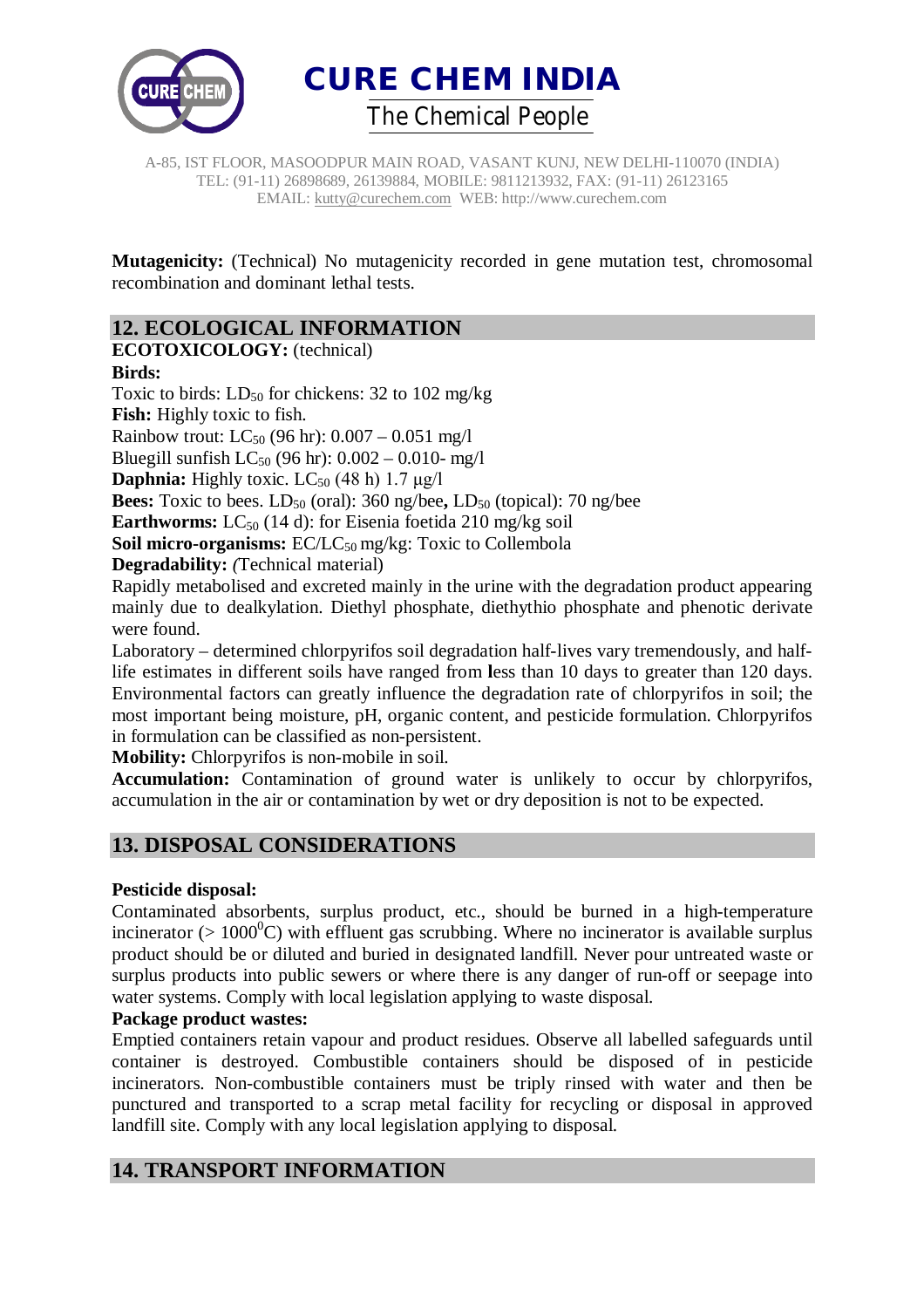



**UN NUMBER:** 3017 **Road Transport ADR/IRD:** Class: 6.1 (3.3) Packing group: III Shipping name: Organophosphorous pesticide, liquid, toxic, flammable, (chlorpyrifos). **Air Transport ICAO/IATA:** Class: 6.1 (3.3) packing group: III Shipping name: Organophosphorous pesticide, liquid, toxic, flammable, (chlorpyrifos). **Maritime Transport IMDG/IMO:** Class: 6.1 (3.3) Packing group: III Shipping name: Organophosphorous pesticide, liquid, toxic, flammable, (chlorpyrifos).

## **15. REGULATORY INFORMATION**

**Symbol:** Xn, F

**Indication of danger:** Harmful and Flammable substance **Risk phrases:** R10 Flammable. R 24/25: Toxic in contact with skin and if swallowed. R 50: Very toxic to aquatic organisms. R 57: Toxic to Bees. **Safety phrases:** S 1: Keep locked up. S 2: Keep out of reach of children. S 16: Keep away from sources of ignition – No smoking. S 23: Do not breathe vapour/spray. S 24/25: Avoid contact with skin and eyes.

S 28: After contact with skin, wash immediately with plenty of water and non-abrasive soap.

S 36/37/39: Wear protective clothing, gloves and eye/face protection.

S 45 In case of accident or if you feel unwell, seek medical advice immediately (show the label where possible).

## **16. OTHER INFORMATION**

This MSDS summarizes our best knowledge of the health and safety hazard information of the product and how to safely handle and use the product in the workplace. Each user should read this MSDS and consider the information in the context of how the product will be handled and used in the workplace including in conjunction with other products. If clarification or further information is needed to ensure that an appropriate risk assessment can be made, the user should contact this company. Always read the product label for use on specific plant/crop diseases and do not use this MSDS as a substitute for the actual product label. Our responsibility for products sold is subject to our standard terms and conditions, a copy of which is sent to our customers and is also available on request.